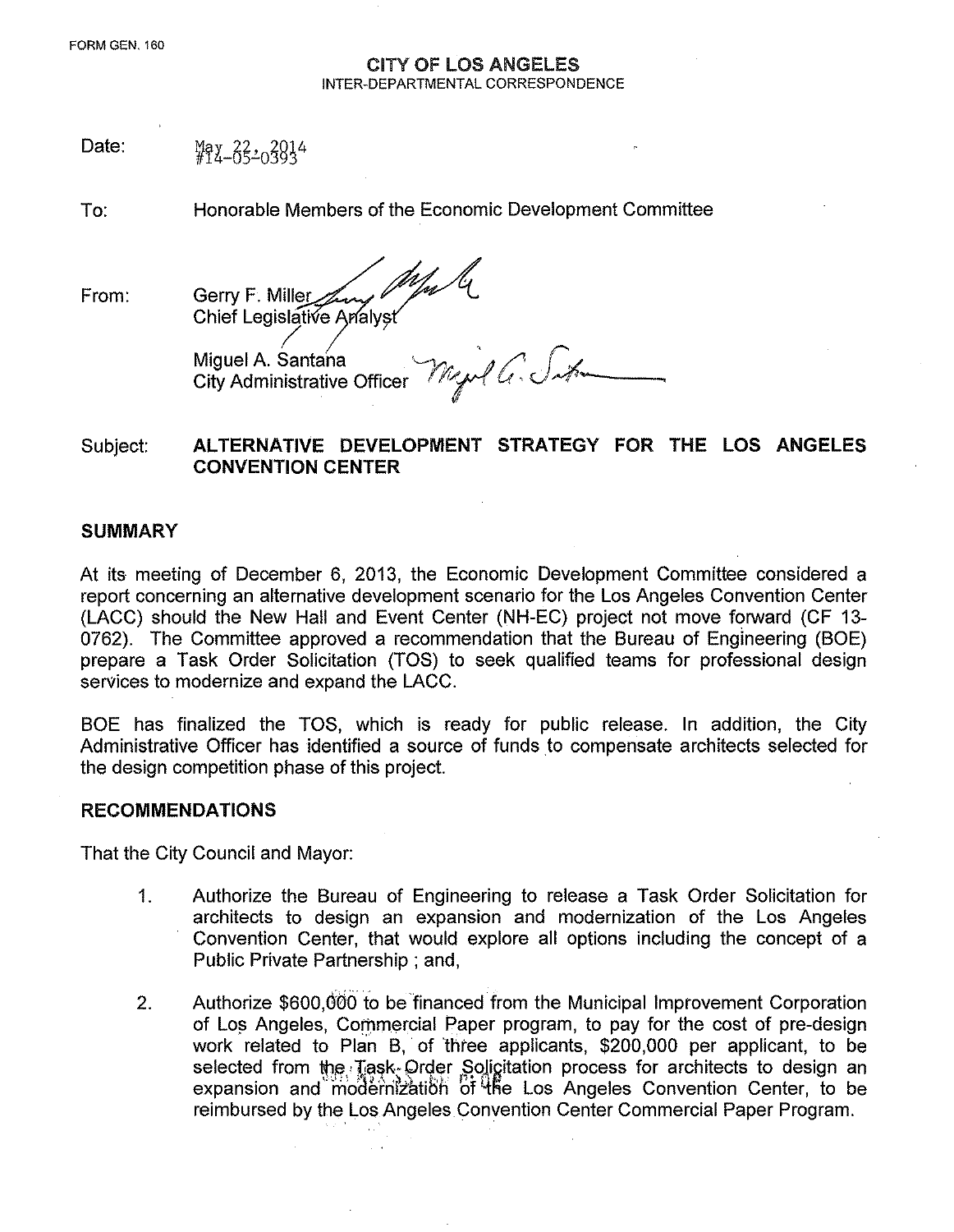### **BACKGROUND**

At its meeting of December 6, 2013, the Economic Development Committee considered a report concerning an alternative development scenario for the Los Angeles Convention Center (LACC) should the New Hall and Event Center (NH-EC) project not move forward (CF 13- 0762). The Committee approved a recommendation that the Bureau of Engineering (BOE) prepare a Task Order Solicitation (TOS) to seek qualified teams for professional design services to modernize and expand the LACC.

The NH-EC project is the City's priority development, but that agreement expires October 18, 2014. It is essential to initiate a Plan B due to the time required to develop and complete architectural designs for a different project. The LACC has not been upgraded in over 20 years and is limited due to a lack of contiguous exhibit space. In addition, San Diego, Anaheim, and San Francisco, the City's main convention business competitors, have all initiated major expansions and renovations of their facilities. Convention clients have taken notice and commented that their future plans with regard to Los Angeles are dependent upon the City taking decisive, clear action to modernize the LACC.

BOE has completed the investigations necessary to prepare the TOS, which required significant review of existing documents related to the LACC and consultation with the Department of Convention and Tourism Development, CLA, and Planning Department. The TOS is now ready for release.

The TOS is not included as an attachment here to ensure that all bidders have a fair opportunity to respond. As noted in the previous report on this matter, though, the TOS addresses the project requirements recommended by the Urban Land Institute (UU) and Convention, Sports, and Leisure (CSL) and includes the following project goals:

1. New Exhibition Space

CSL recommends adding 300,000 square feet of new exhibit space to the LACC. Such space could connect the South Hall and the West Hall, providing the contiguity desired by the largest exhibitors.

- 2. New Meeting Room Space Additional meeting room space is recommended by both **UU** and CSL. The Los Angeles Tourism and Convention Board (LATCB) recommends an additional 75,000 square feet to meet convention business needs. CSL recommends that meeting rooms of diverse sizes be provided.
- 3. Ballroom

Both **UU** and CSL recommend that expansion of the LACC include a ballroom of 60,000 square feet in size. The New Hall design includes a 45,000 square foot ballroom, which would be the largest in the Los Angeles area. A ballroom can be designed in a way that meets multiple needs, including additional exhibition and meeting room space.

4. Facade and Other Aesthetic Upgrades Resurfacing the exterior of the LACC should be incorporated into the architectural review and renovation of the facility, among various modernization solutions.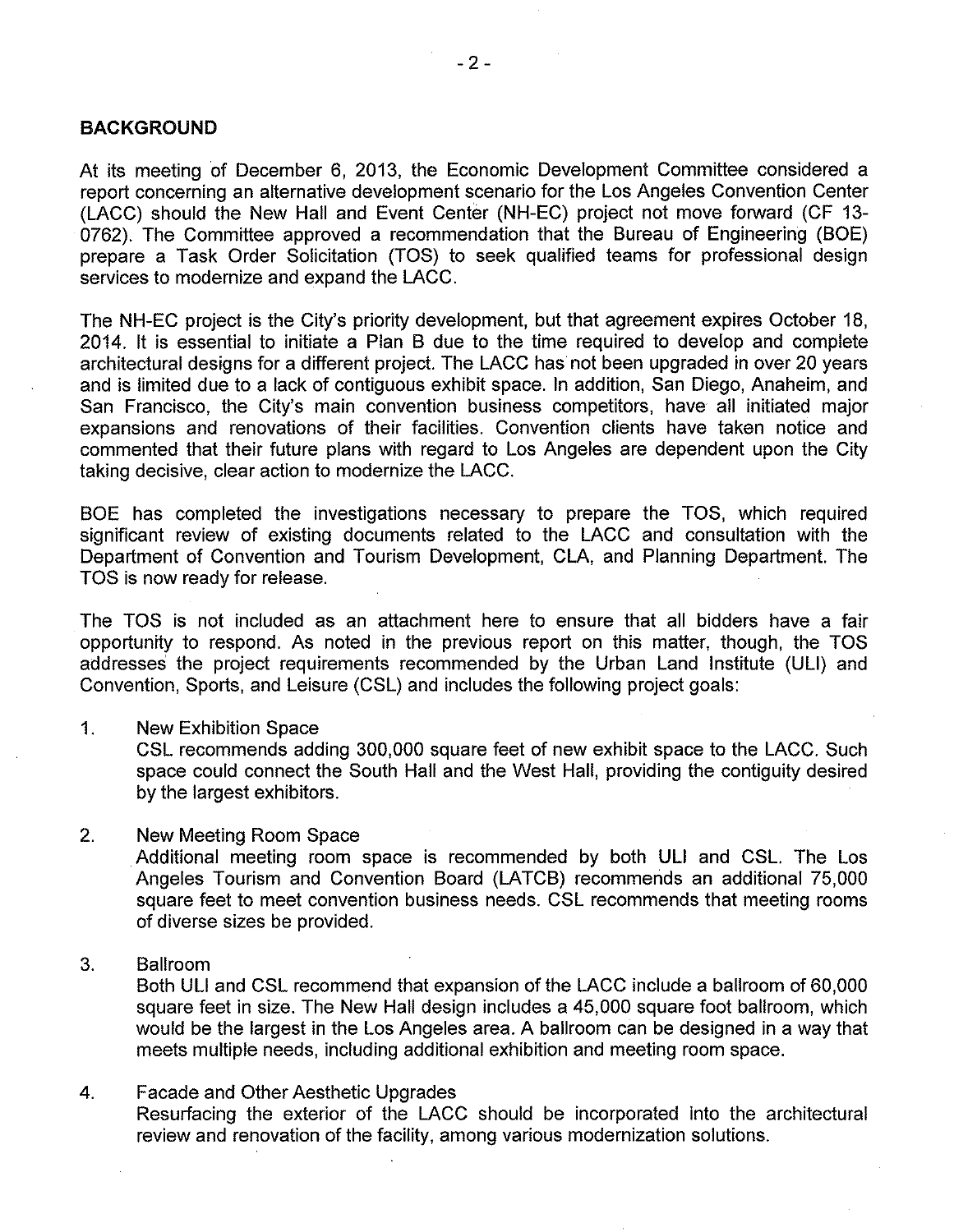### 5. Maximize Outdoor Exhibit and Event Space

The Los Angeles climate provides an ideal opportunity to create outdoor exhibit and *event* space that is not possible in other regions of the country. Any design should maximize the opportunity for outdoor functions, exhibits, and similar activities. Special attention should be given to *view* sheds.

6. Identify public-private development opportunities that fit with the LACC campus and generate adequate revenue to support development of the major improvements. These could include one or more hotels or retail uses. Revenues generated through the development of private uses on the property, including ground lease payments and possessory interest tax, could be used to help support bond payments. The conceptual plan should provide a blank pad where a privately owned and operated hotel, or other commercial use, could be located.

The Bureau of Engineering has prepared a revised schedule for the TOS, as shown below. The bid process will involve two stages. Stage 1 will seek qualifications from qualified teams to provide professional design services for development and expansion of the LACC. From these submissions, three teams will be selected to participate in a design competition in Stage 2. It is anticipated that a finalist will be selected by the end of the calendar year.

It should be noted that the top three teams selected in Stage 2 will *receive* \$200,000 from the City to prepare plans, models, and other documents and designs necessary to *evaluate* their proposal.

| Stage   | Item           | Item Name                                                                      | <b>Estimated Date</b>       |
|---------|----------------|--------------------------------------------------------------------------------|-----------------------------|
| Stage 1 | 1              | Issue TOS to Bureau of Engineering (BOE) On-Call                               | Monday, June 02, 2014       |
|         |                | <b>Architectural List of Consultants</b>                                       |                             |
|         | $\overline{c}$ | Pre-Submittal Meeting and Convention Center Site                               | Thursday, June 12, 2014     |
|         | 3              | <b>Questions Deadline</b>                                                      | Thursday, June 19, 2014     |
|         | 4              | Final Date to Issue Addenda in Response to Pre-                                | Thursday, June 26, 2014     |
|         |                | Submittal Meeting and Job Walk, if Necessary                                   |                             |
|         | 5              | <b>Submissions Deadline</b>                                                    | Friday, July 11, 2014       |
|         | 6              | Evaluate Proposals, Short-List and Interview Teams (if Friday, August 01, 2014 |                             |
|         |                | Necessary)                                                                     |                             |
|         | 7              | <b>Preliminary Selection Announced</b>                                         | Wednesday, August 06, 2014  |
| Stage 2 | 8              | Board of Public Works Approval to Award Task Order                             | Wednesday, August 27, 2014  |
|         |                | to Selected Teams                                                              |                             |
|         | 9              | <b>Issue Notice to Proceed to Selected Teams</b>                               | Tuesday, September 02, 2014 |
|         | $-10$          | First Review Meeting with Teams                                                | Tuesday, September 16, 2014 |
|         | 11             | Second Review Meeting with Teams                                               | Wednesday, October 15, 2014 |
|         | 12             | Selected Teams Submit Conceptual Design Work                                   | Monday, November 24, 2014   |
|         | 13             | Architectural Models Display Period (from/to)                                  | Tuesday, November 25, 2014  |
|         | 14             | Presentation of Work Product to, and Discussion with,                          | Wednesday, December<br>10.  |
|         |                | City Team (from/to).                                                           | 2014                        |
|         | 15             | Board of Public Works Approval to Select Finalist and                          | Wednesday, January 07, 2015 |
|         |                | <b>Authorize Contract Negotiation</b>                                          |                             |